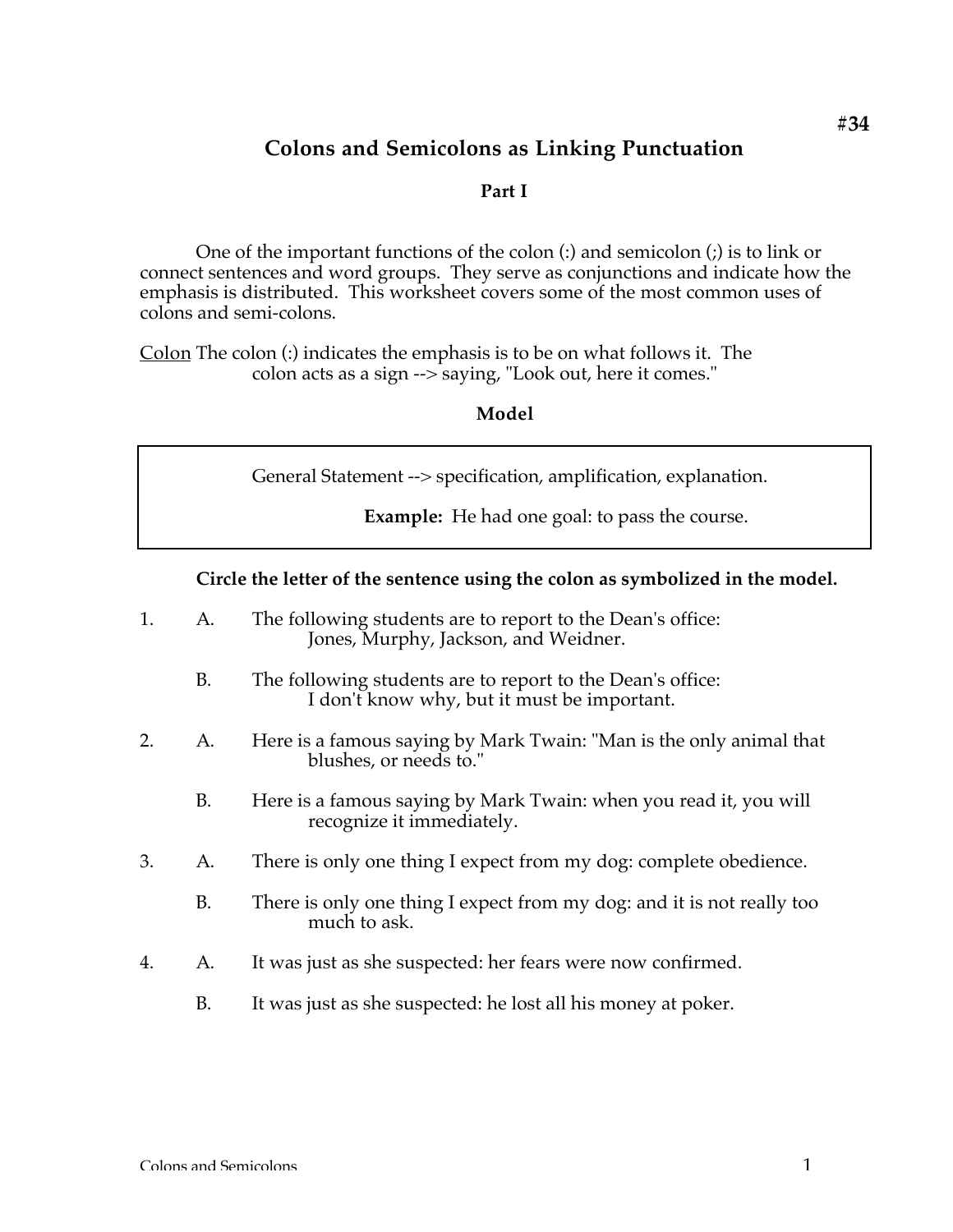Indicate by Yes or No if the following sentences could be connected, perhaps with a little revision, by a colon.

1. Frank had several admirable qualities. He was handsome, intelligent, and his father owned a liquor store. 2. Will stayed up all night cramming for the exam. Nevertheless, he failed it. \_\_\_\_\_ 3. Shannon's husband always packed the same things in her lunch box. For lunch Shannon always had a salami sandwich, a banana, and coffee. \_\_\_\_\_ 4. Kelly's putting on the final day was erratic. Consequently, Kelly lost the golf tournament.

The element following the colon can be a sentence, a phrase, a single word, a quotation; but the element preceding the colon must be a complete sentence.

> His fishing equipment included the following items: a rod, a reel, a can of worms, and a six-pack.

# **Circle the letter of the sentence which is grammatically correct.**

- 1. A. The critics considered the book to be: trivial, boring, and smutty.
	- B. The critics characterized the book this way: trivial, boring, and smutty.
- 2. A. These were the movies nominated for the 1994 Movie-of-the-year Award: The Piano, Jurassic Park, and Schindler's List.
	- B. The movies nominated for the 1994 Movie-of-the-Year Award are: The Piano, Jurassic Park, and Schindler's List.
- 3. A. He became a Writing Lab tutor because: he loved grammar and the pay was generous.
	- B. He became a Writing Lab tutor because of two considerations: he loved grammar and the pay was generous.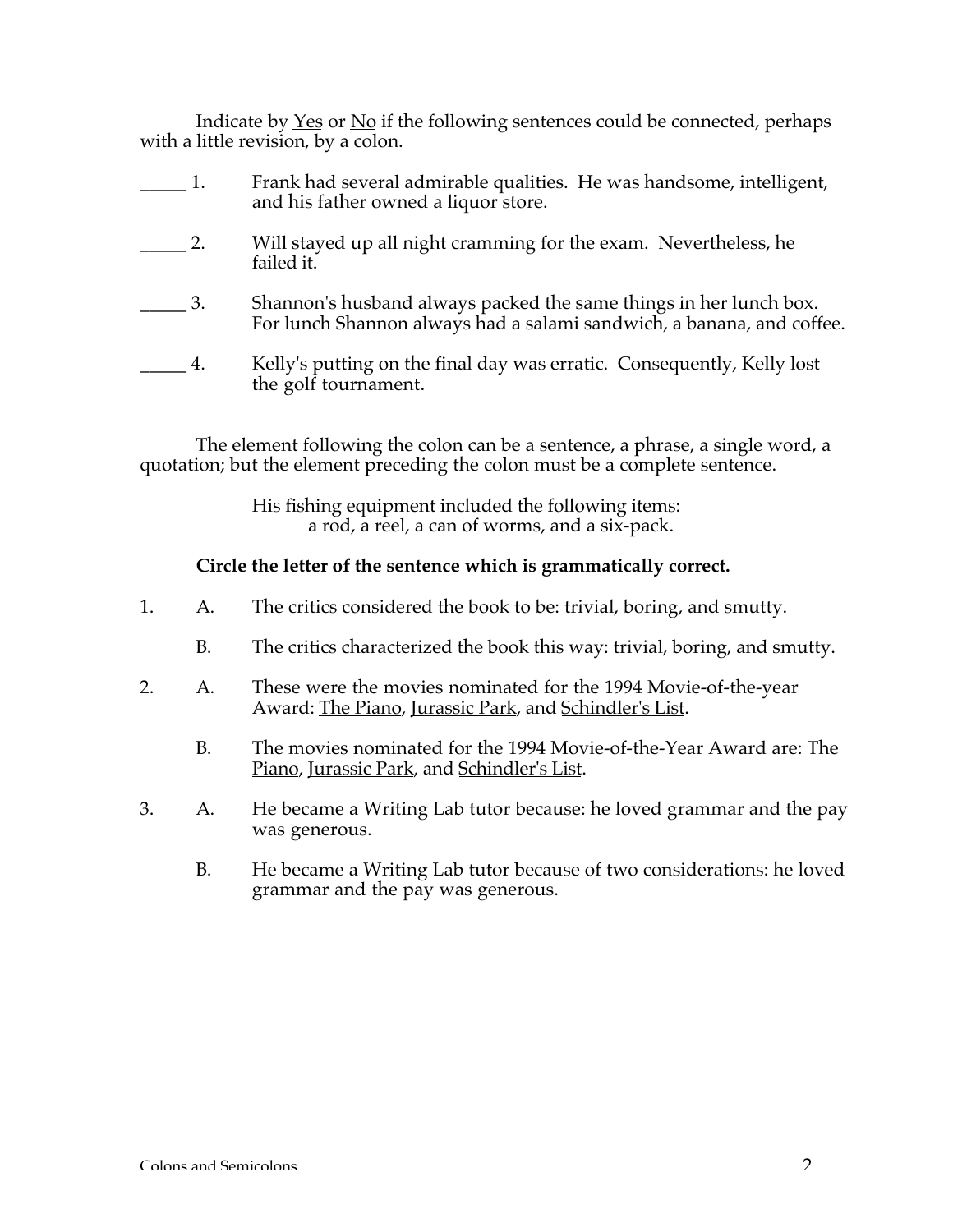## **Write a sentence including the given items and using a colon.**

#### **Example:**

Jon and Mary visited Ann Arbor for just one reason. Jon and Mary wanted to go to the Art Fair.

Jon and Mary visited Ann Arbor for just one reason: to go to the Art Fair.

1. Tommy wrote to Santa Claus. He wanted a sled, an air rifle, and a catcher's mitt.

\_\_\_\_\_\_\_\_\_\_\_\_\_\_\_\_\_\_\_\_\_\_\_\_\_\_\_\_\_\_\_\_\_\_\_\_\_\_\_\_\_\_\_\_\_\_\_\_\_\_\_\_\_\_\_\_\_\_

\_\_\_\_\_\_\_\_\_\_\_\_\_\_\_\_\_\_\_\_\_\_\_\_\_\_\_\_\_\_\_\_\_\_\_\_\_\_\_\_\_\_\_\_\_\_\_\_\_\_\_\_\_\_\_\_\_\_

\_\_\_\_\_\_\_\_\_\_\_\_\_\_\_\_\_\_\_\_\_\_\_\_\_\_\_\_\_\_\_\_\_\_\_\_\_\_\_\_\_\_\_\_\_\_\_\_\_\_\_\_\_\_\_\_\_\_

\_\_\_\_\_\_\_\_\_\_\_\_\_\_\_\_\_\_\_\_\_\_\_\_\_\_\_\_\_\_\_\_\_\_\_\_\_\_\_\_\_\_\_\_\_\_\_\_\_\_\_\_\_\_\_\_\_\_

\_\_\_\_\_\_\_\_\_\_\_\_\_\_\_\_\_\_\_\_\_\_\_\_\_\_\_\_\_\_\_\_\_\_\_\_\_\_\_\_\_\_\_\_\_\_\_\_\_\_\_\_\_\_\_\_\_\_

2. A brilliant characterization of Eleanor Roosevelt by Adlai Stevenson. "She would rather light candles than curse the darkness."

\_\_\_\_\_\_\_\_\_\_\_\_\_\_\_\_\_\_\_\_\_\_\_\_\_\_\_\_\_\_\_\_\_\_\_\_\_\_\_\_\_\_\_\_\_\_\_\_\_\_\_\_\_\_\_\_\_\_

 $\mathcal{L}_\text{max}$  and the contract of the contract of the contract of the contract of the contract of the contract of

\_\_\_\_\_\_\_\_\_\_\_\_\_\_\_\_\_\_\_\_\_\_\_\_\_\_\_\_\_\_\_\_\_\_\_\_\_\_\_\_\_\_\_\_\_\_\_\_\_\_\_\_\_\_\_\_\_\_

- 3. Finalists in the horse show. Misty, Blaze, Pepper.
- 4. Jermaine wanted the red convertible. He had but one thought in mind.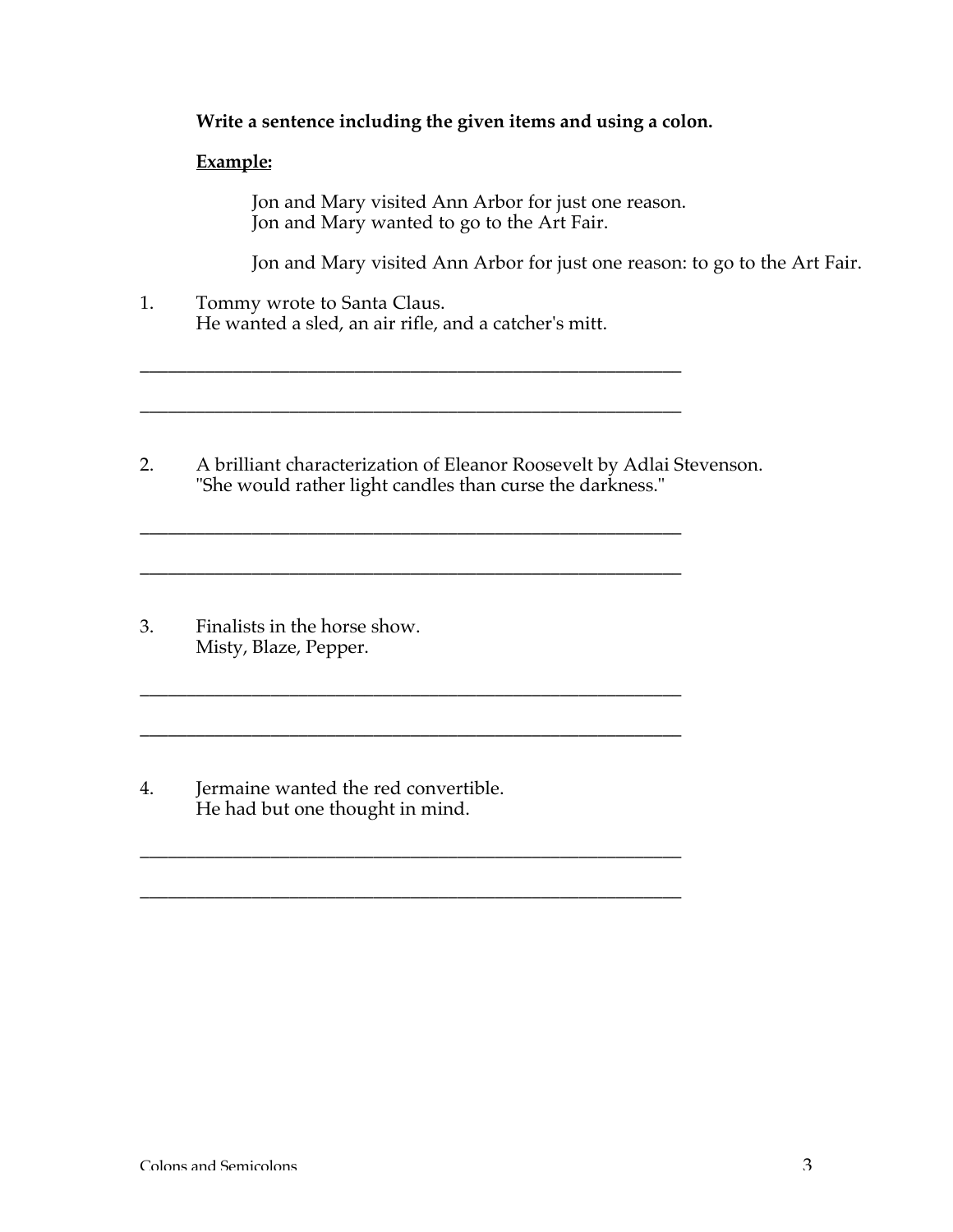## **Part II**

**Semicolon** The semicolon (;) indicates that the emphasis is distributed between two (or more) sentences. It acts as a sign <--> saying, "these ideas are balanced or parallel, or comprise a unit of thought."

## **Model**

| equality, ideas closely connected   |  |
|-------------------------------------|--|
| SENTENCE # $1 \leq -5$ SENTENCE # 2 |  |

Often the "equal" relationship between the sentences is indicated by a signal word.

Examples:

| Addition            | The police officer was respected by the citizens; moreover even<br>her fellow officers thought highly of her. |
|---------------------|---------------------------------------------------------------------------------------------------------------|
| Contrast            | Jones is the fastest back in the league; however he is unable to<br>fake out the secondary on a pass pattern. |
| Cause<br>and Effect | The computer had a virus; consequently, all the files were lost.                                              |

NOTE: In distributing the emphasis the semicolon may be accompanied by a transitional word, by no transitional word, or - as in this passage - by a coordinating conjunction; but the important thing to recognize is that the function of the semicolon is to indicate a unit of thought which is smaller than the paragraph and larger than a single sentence. In such instances, it would not be "incorrect" to use a period because the author indicates with a semi-colon that there is a closer relationship between the two sentences than when a period is used to separate them.

## **All the following sentences are punctuated with a colon. In each pair, circle the one which should be punctuated with a semicolon.**

1. A. The team was consistent in its weak serving and poor spiking: consequently, it was firmly entrenched in last place.